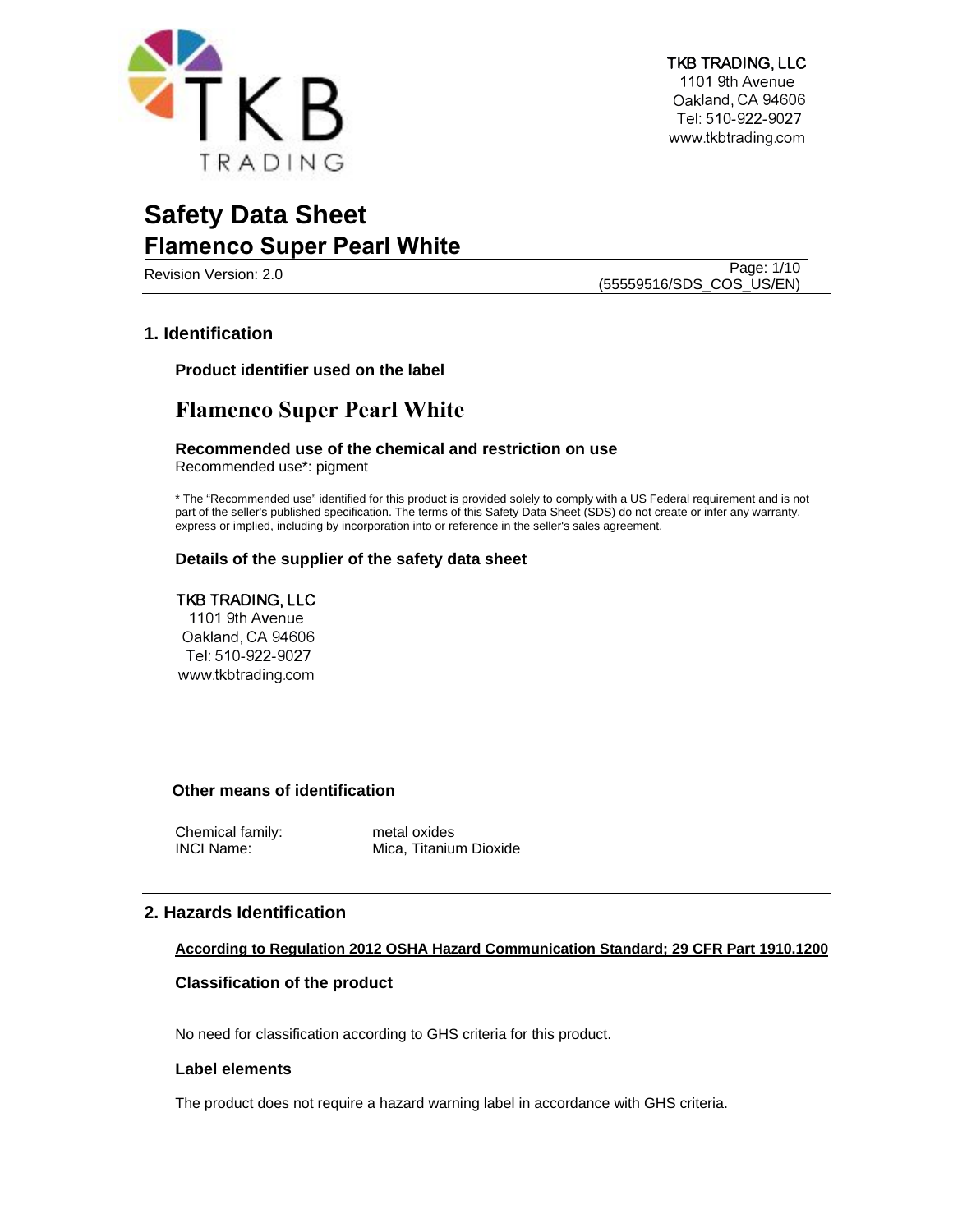Revision Version: 2.0

Page: 2/10 (55559516/SDS\_COS\_US/EN)

# **Hazards not otherwise classified**

No specific dangers known, if the regulations/notes for storage and handling are considered.

## **According to Regulation 1994 OSHA Hazard Communication Standard; 29 CFR Part 1910.1200**

## **Emergency overview**

WARNING: May cause cancer by inhalation. Contains a suspect carcinogen. Prolonged or repeated exposure may cause pulmonary problems.

## **3. Composition / Information on Ingredients**

### **According to Regulation 2012 OSHA Hazard Communication Standard; 29 CFR Part 1910.1200**

This product does not contain any components classified as hazardous under the referenced regulation.

## **According to Regulation 1994 OSHA Hazard Communication Standard; 29 CFR Part 1910.1200**

| <b>CAS Number</b> | Content (W/W)   | <b>Chemical name</b> |
|-------------------|-----------------|----------------------|
| 12001-26-2        | $67.0 - 77.0 %$ | Mica-group minerals  |
| 13463-67-7        | $23.0 - 33.0 %$ | Titanium dioxide     |

The product contains:

| <b>CAS Number</b> | Content (W/W)   | <b>Chemical name</b> |
|-------------------|-----------------|----------------------|
| 13463-67-7        | $23.0 - 33.0 %$ | Titanium dioxide     |

# **4. First-Aid Measures**

### **Description of first aid measures**

### **General advice:**

Remove contaminated clothing.

### **If inhaled:**

If difficulties occur after dust has been inhaled, remove to fresh air and seek medical attention.

### **If on skin:**

Wash thoroughly with soap and water. If irritation develops, seek medical attention.

### **If in eyes:**

Wash affected eyes for at least 15 minutes under running water with eyelids held open. If irritation develops, seek immediate medical attention.

### **If swallowed:**

Rinse mouth and then drink plenty of water. Do not induce vomiting. Seek medical attention if necessary.

# **Most important symptoms and effects, both acute and delayed**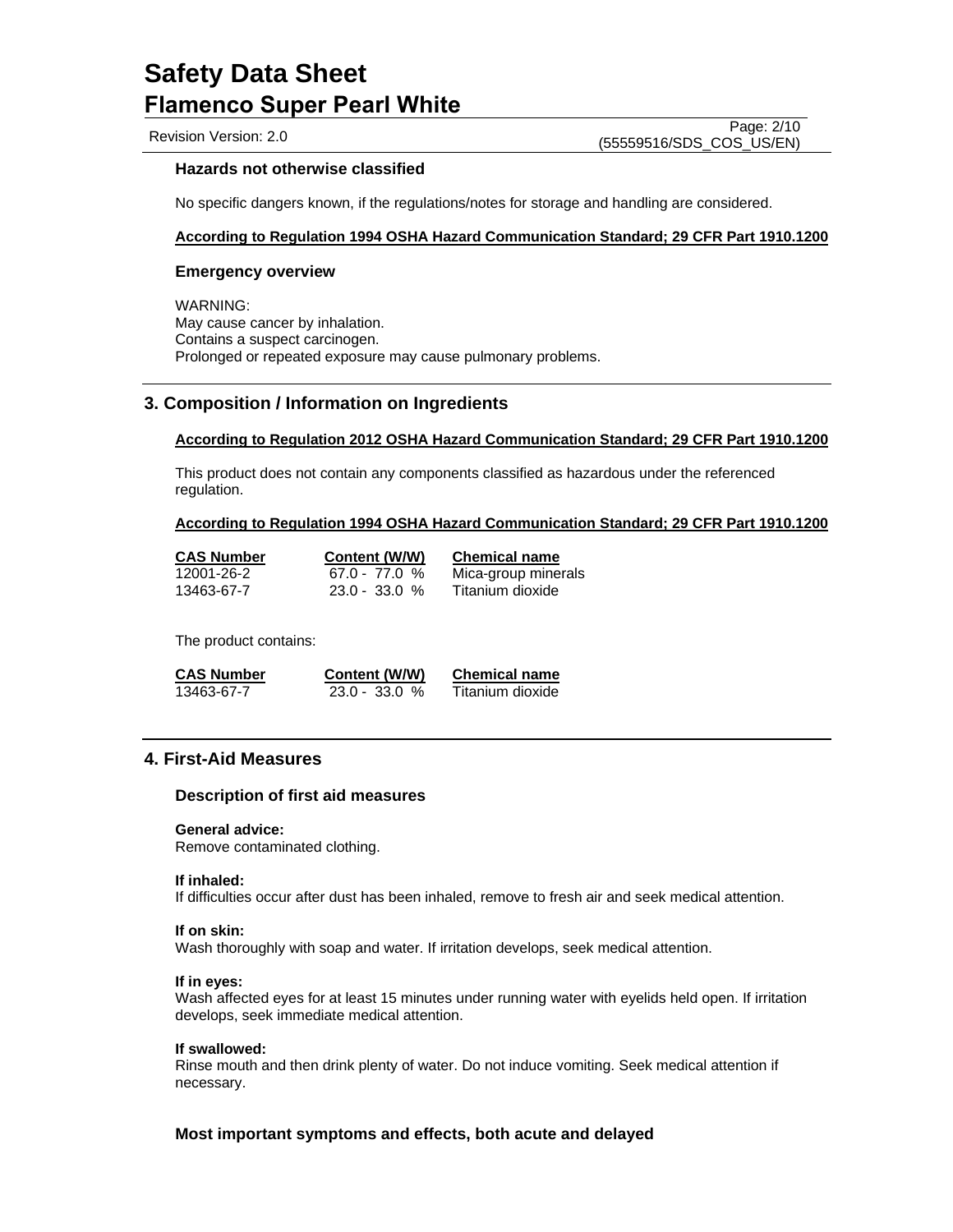Revision Version: 2.0

Page: 3/10 (55559516/SDS\_COS\_US/EN)

Symptoms: The most important known symptoms and effects are described in the labelling (see section 2) and/or in section 11. Hazards: No hazard is expected under intended use and appropriate handling.

# **Indication of any immediate medical attention and special treatment needed**

Note to physician

Treatment: Treat according to symptoms (decontamination, vital functions), no known specific antidote.

# **5. Fire-Fighting Measures**

## **Extinguishing media**

Suitable extinguishing media: dry powder, foam

Unsuitable extinguishing media for safety reasons: carbon dioxide

Additional information: Use extinguishing measures to suit surroundings.

### **Special hazards arising from the substance or mixture**

Hazards during fire-fighting: No particular hazards known.

## **Advice for fire-fighters**

Protective equipment for fire-fighting: Wear a self-contained breathing apparatus.

### **Further information:**

Product itself is non-combustible; fire extinguishing method of surrounding areas must be considered.

Dispose of fire debris and contaminated extinguishing water in accordance with official regulations.

# **6. Accidental release measures**

**Personal precautions, protective equipment and emergency procedures** Avoid dust formation. Ensure adequate ventilation. Wear suitable personal protective clothing and equipment.

## **Environmental precautions**

Do not empty into drains.

This product is not regulated by RCRA. This product is not regulated by CERCLA ('Superfund').

## **Methods and material for containment and cleaning up**

For small amounts: Pick up with suitable appliance and dispose of. For large amounts: Pick up with suitable appliance and dispose of.

Spills should be contained and placed in suitable containers for disposal.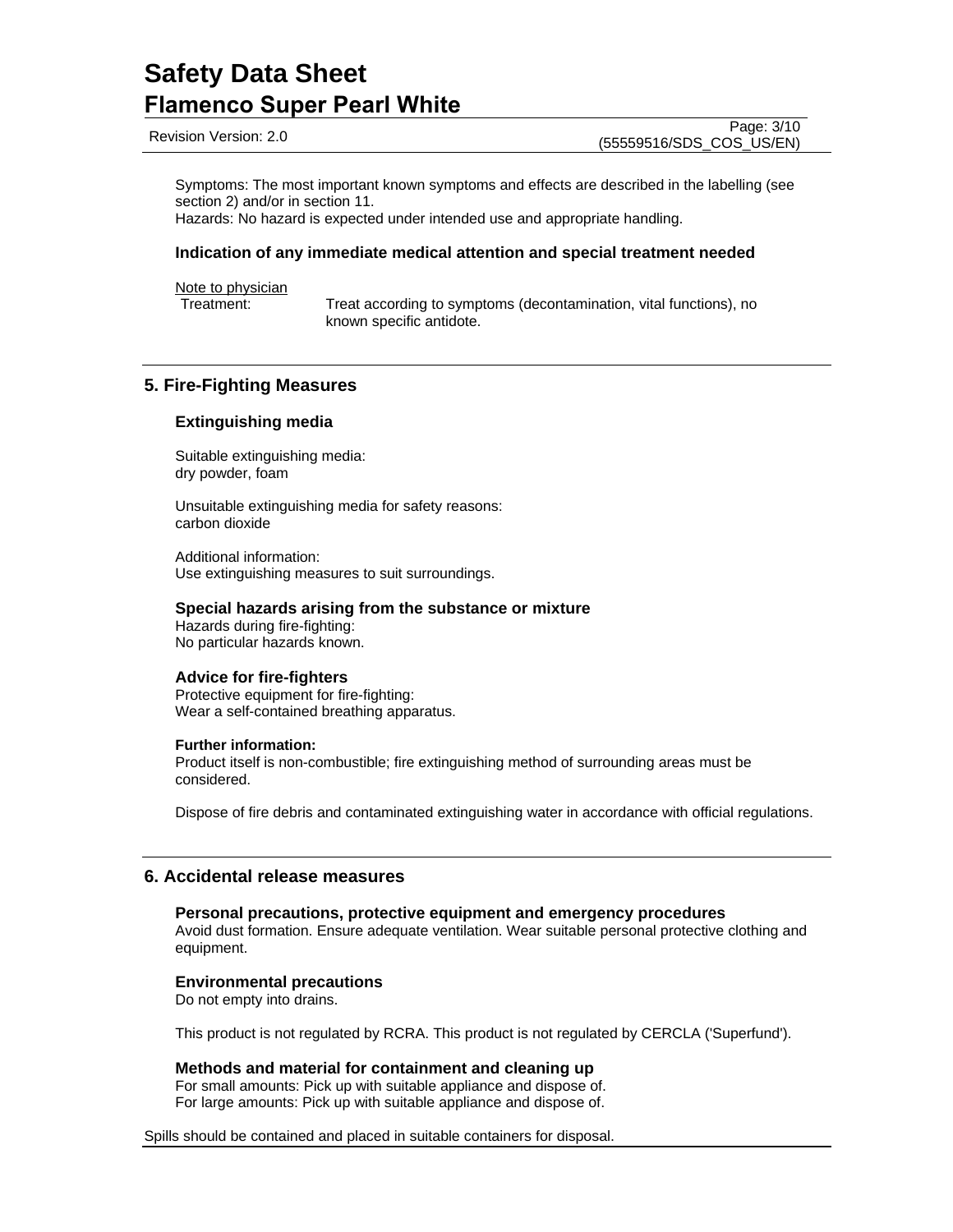Revision Version: 2.0

# **7. Handling and Storage**

## **Precautions for safe handling**

Breathing must be protected when large quantities are decanted without local exhaust ventilation. Avoid contact with the skin, eyes and clothing.

Avoid dust formation. Closed containers should only be opened in well-ventilated areas.

Protection against fire and explosion: No special precautions necessary.

See MSDS section 5 - Fire fighting measures. Prevent electrostatic charge accumulation.

## **Conditions for safe storage, including any incompatibilities**

Suitable materials for containers: High density polyethylene (HDPE), Low density polyethylene (LDPE)

Further information on storage conditions: Keep in a cool place. Keep container dry.

# **8. Exposure Controls/Personal Protection**

## **Components with occupational exposure limits**

| Titanium dioxide    | <b>OSHA PEL</b><br><b>ACGIH TLV</b> | PEL 15 mg/m3 Total dust; TWA value 10<br>mg/m3 Total dust;<br>TWA value 10 mg/m3 ;                                                                              |
|---------------------|-------------------------------------|-----------------------------------------------------------------------------------------------------------------------------------------------------------------|
| Mica-group minerals | OSHA PEL                            | TWA value 20 millions of particles per cubic foot<br>of air; TWA value 3 mg/m3 Respirable dust;<br>TWA value 20 millions of particles per cubic foot<br>of air: |
|                     | <b>ACGIH TLV</b>                    | TWA value 3 mg/m3 Respirable fraction;                                                                                                                          |

### **Personal protective equipment**

## **Respiratory protection:**

Observe OSHA regulations for respirator use (29 CFR 1910.134). Wear a NIOSH-certified (or equivalent) particulate respirator.

### **Hand protection:**

Chemical resistant protective gloves

## **Eye protection:**

Safety glasses with side-shields.

## **Body protection:**

Body protection must be chosen depending on activity and possible exposure, e.g. head protection, apron, protective boots, chemical-protection suit.

## **General safety and hygiene measures:**

Handle in accordance with good industrial hygiene and safety practice. Due to the colouring properties of the product closed work clothes should be used, to avoid stains during manipulation.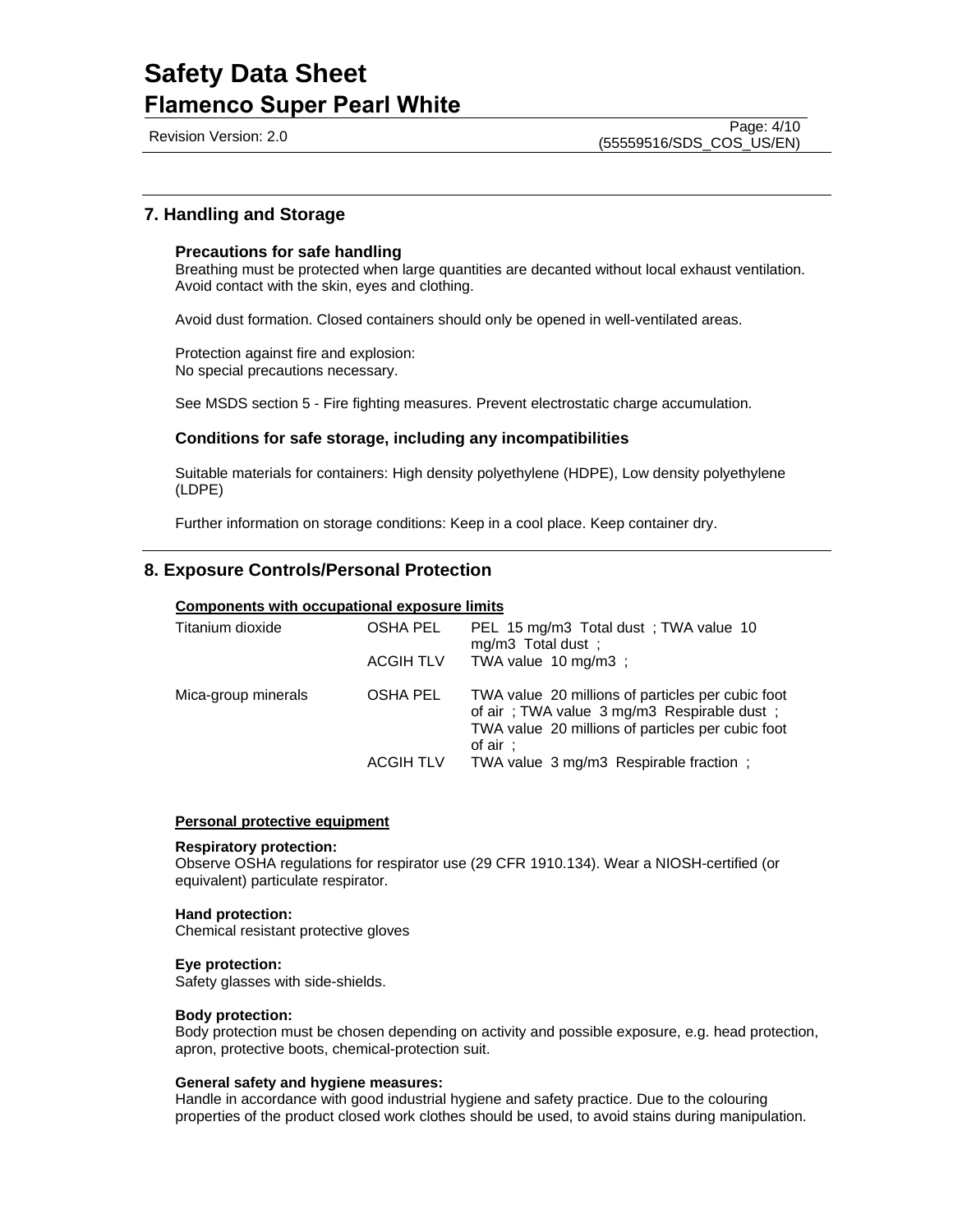Revision Version: 2.0

Page: 5/10 (55559516/SDS\_COS\_US/EN)

Hands and/or face should be washed before breaks and at the end of the shift. Wash soiled clothing immediately.

# **9. Physical and Chemical Properties**

| Form:                                                          | powder                                                             |                                                                                |
|----------------------------------------------------------------|--------------------------------------------------------------------|--------------------------------------------------------------------------------|
| Odour:                                                         | odourless                                                          |                                                                                |
| Odour threshold:                                               |                                                                    | not determined                                                                 |
| Colour:                                                        | off-white with pearly reflection                                   |                                                                                |
| pH value:                                                      | $7.0 - 11.0$                                                       | $(4\%$ (m))                                                                    |
| Melting temperature:<br>Boiling point:<br>Flash point:         | > 1.000 °C                                                         | The substance / product decomposes.<br>not applicable                          |
| Flammability:                                                  | not flammable                                                      | not applicable                                                                 |
| Lower explosion limit:                                         |                                                                    |                                                                                |
| Upper explosion limit:                                         |                                                                    | Study does not need to be conducted.<br>Study does not need to be conducted.   |
| Autoignition:                                                  |                                                                    | Study does not need to be conducted.                                           |
| Vapour pressure:                                               |                                                                    | not applicable                                                                 |
| Density:                                                       | 2.9 kg/l                                                           | (20 °C)                                                                        |
| Relative density:                                              | 2.9                                                                |                                                                                |
| Bulk density:                                                  | 160 kg/m3                                                          |                                                                                |
| Vapour density:                                                |                                                                    | The product is a non-volatile solid.                                           |
| Partitioning coefficient n-                                    |                                                                    | Study does not need to be conducted.                                           |
| octanol/water (log Pow):                                       |                                                                    |                                                                                |
| Self-ignition                                                  |                                                                    | not self-igniting                                                              |
| temperature:                                                   |                                                                    |                                                                                |
| Thermal decomposition:                                         | No decomposition if stored and handled as<br>prescribed/indicated. |                                                                                |
| Viscosity, dynamic:<br>Viscosity, kinematic:<br>Particle size: |                                                                    | Study does not need to be conducted.<br>not applicable, the product is a solid |
|                                                                |                                                                    | No data available.                                                             |
| Solubility in water:                                           |                                                                    | insoluble                                                                      |
| Evaporation rate:                                              |                                                                    | The product is a non-volatile solid.                                           |
| Other Information:                                             |                                                                    | If necessary, information on other physical and chemical                       |
|                                                                | available.                                                         | parameters is indicated in this section., No further information               |

# **10. Stability and Reactivity**

## **Reactivity**

No hazardous reactions if stored and handled as prescribed/indicated.

Corrosion to metals: No corrosive effect on metal.

Oxidizing properties: not fire-propagating

## **Chemical stability**

The product is chemically stable.

# **Possibility of hazardous reactions**

No hazardous reactions when stored and handled according to instructions. The product is chemically stable. Hazardous polymerization will not occur.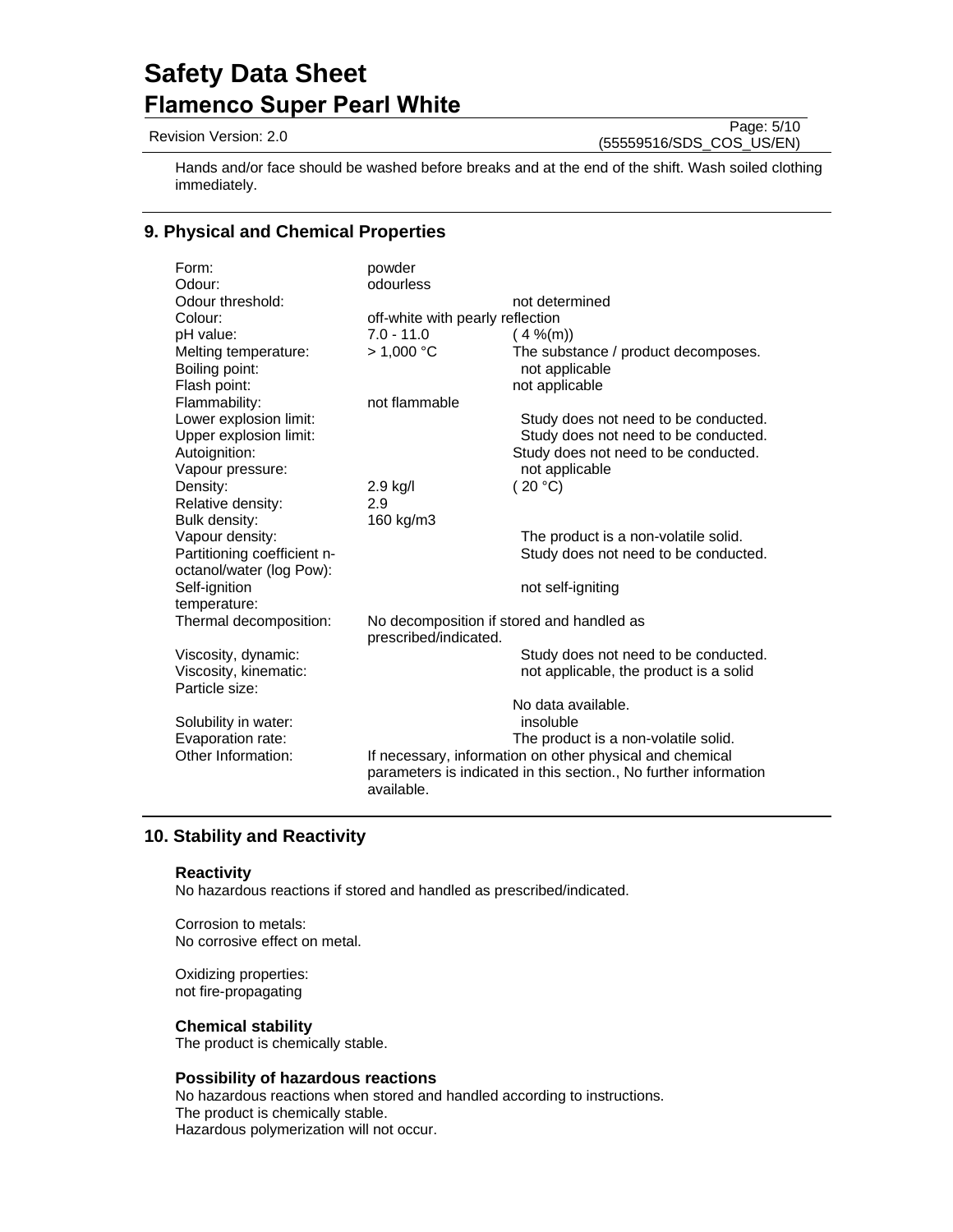Revision Version: 2.0

## **Conditions to avoid**

Avoid dust formation. Avoid deposition of dust. No special precautions other than good housekeeping of chemicals.

### **Incompatible materials**

No substances known that should be avoided.

### **Hazardous decomposition products**

Decomposition products:

Hazardous decomposition products: No hazardous decomposition products if stored and handled as prescribed/indicated.

Thermal decomposition: No decomposition if stored and handled as prescribed/indicated.

# **11. Toxicological information**

### **Primary routes of exposure**

Routes of entry for solids and liquids are ingestion and inhalation, but may include eye or skin contact. Routes of entry for gases include inhalation and eye contact. Skin contact may be a route of entry for liquefied gases.

### **Acute Toxicity/Effects**

Acute toxicity

Assessment of acute toxicity: Virtually nontoxic after a single ingestion.

*Information on: Titanium dioxide*

*Assessment of acute toxicity:Virtually nontoxic after a single ingestion. Virtually nontoxic by inhalation. Virtually nontoxic after a single skin contact.* ----------------------------------

### Oral

Type of value: LD50 Species: rat Value: > 2,000 mg/kg The product has not been tested. The statement has been derived from the properties of the individual components.

Inhalation Type of value: LC50 not determined

Dermal Type of value: LD50 not determined

#### Irritation / corrosion

Assessment of irritating effects: Inhalation of dust may cause respiratory tract irritation, coughing and breathing difficulties. Contact with the eyes or skin may cause mechanical irritation.

### Skin

May cause mechanical irritation.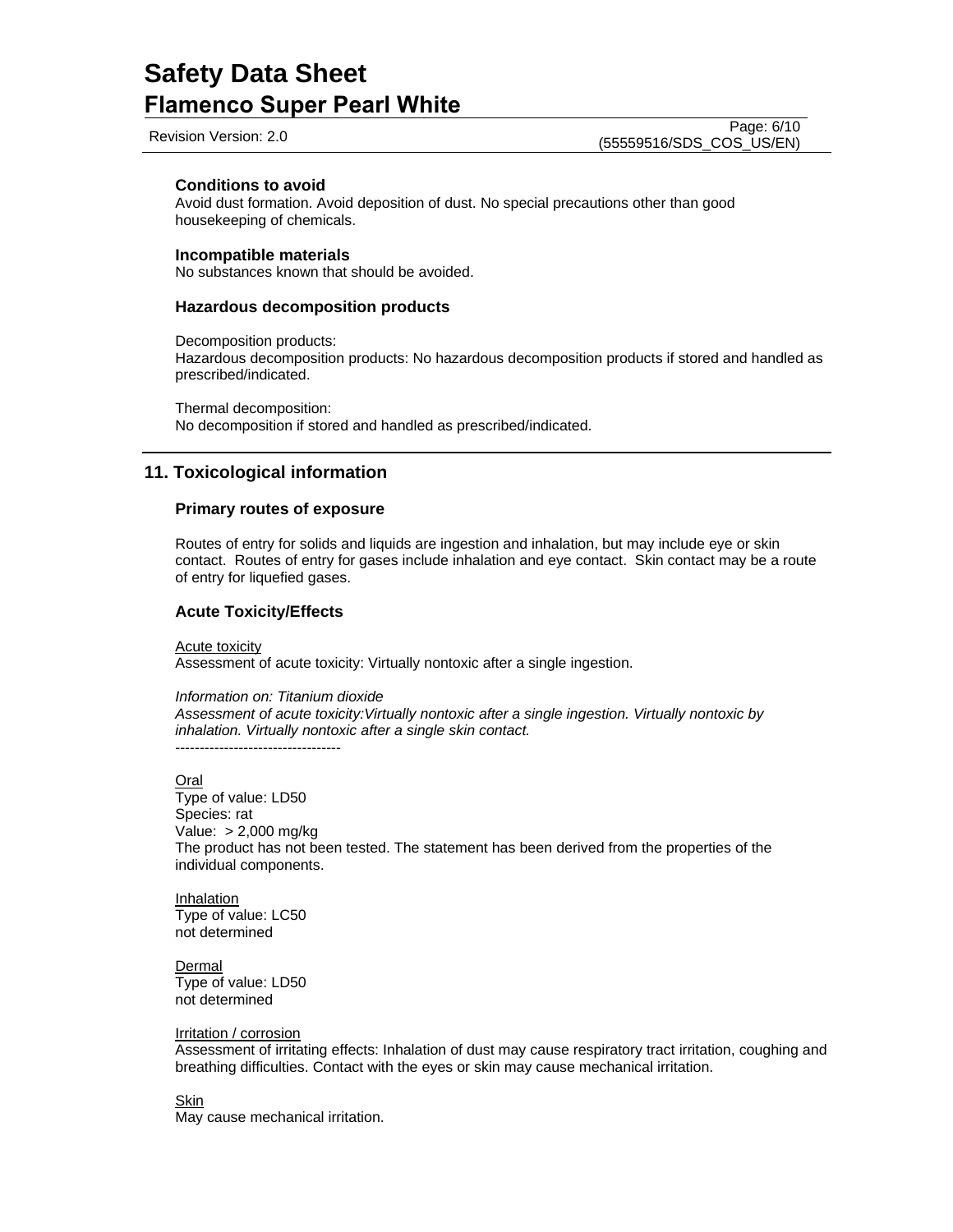Revision Version: 2.0

Page: 7/10 (55559516/SDS\_COS\_US/EN)

### Eye

May cause mechanical irritation.

Aspiration Hazard No aspiration hazard expected.

# **Chronic Toxicity/Effects**

## Repeated dose toxicity

Assessment of repeated dose toxicity: Prolonged or repeated exposure may cause pulmonary problems. The product has not been tested. The statement has been derived from the properties of the individual components.

### *Information on: Mica-group minerals*

*Assessment of repeated dose toxicity: Chronic exposures have been known to produce pneumoconiosis (chronic inflammatory and fibrotic lung disease).*  ----------------------------------

### **Carcinogenicity**

### *Information on: Titanium dioxide*

*Assessment of carcinogenicity: IARC (International Agency for Research on Cancer) has classified this substance as group 2B (The agent is possibly carcinogenic to humans). In long-term studies in rats in which the substance was given by inhalation, a carcinogenic effect was observed. Tumors were only observed in rats after chronic inhalative exposure to high concentrations which caused sustained lung inflammation. In long-term studies in rats and mice in which the substance was given by feed, a carcinogenic effect was not observed. Dermal exposure is not expected to be carcinogenic.* 

----------------------------------

### Reproductive toxicity

Assessment of reproduction toxicity: The chemical structure does not suggest a specific alert for such an effect.

**Teratogenicity** 

Assessment of teratogenicity: No data was available concerning toxicity to development.

Other Information

The product has not been tested. The statements on toxicology have been derived from the properties of the individual components.

# **Symptoms of Exposure**

The most important known symptoms and effects are described in the labelling (see section 2) and/or in section 11.

Medical conditions aggravated by overexposure Inhalation of dust could aggravate existing respiratory conditions.

# **12. Ecological Information**

# **Toxicity**

Aquatic toxicity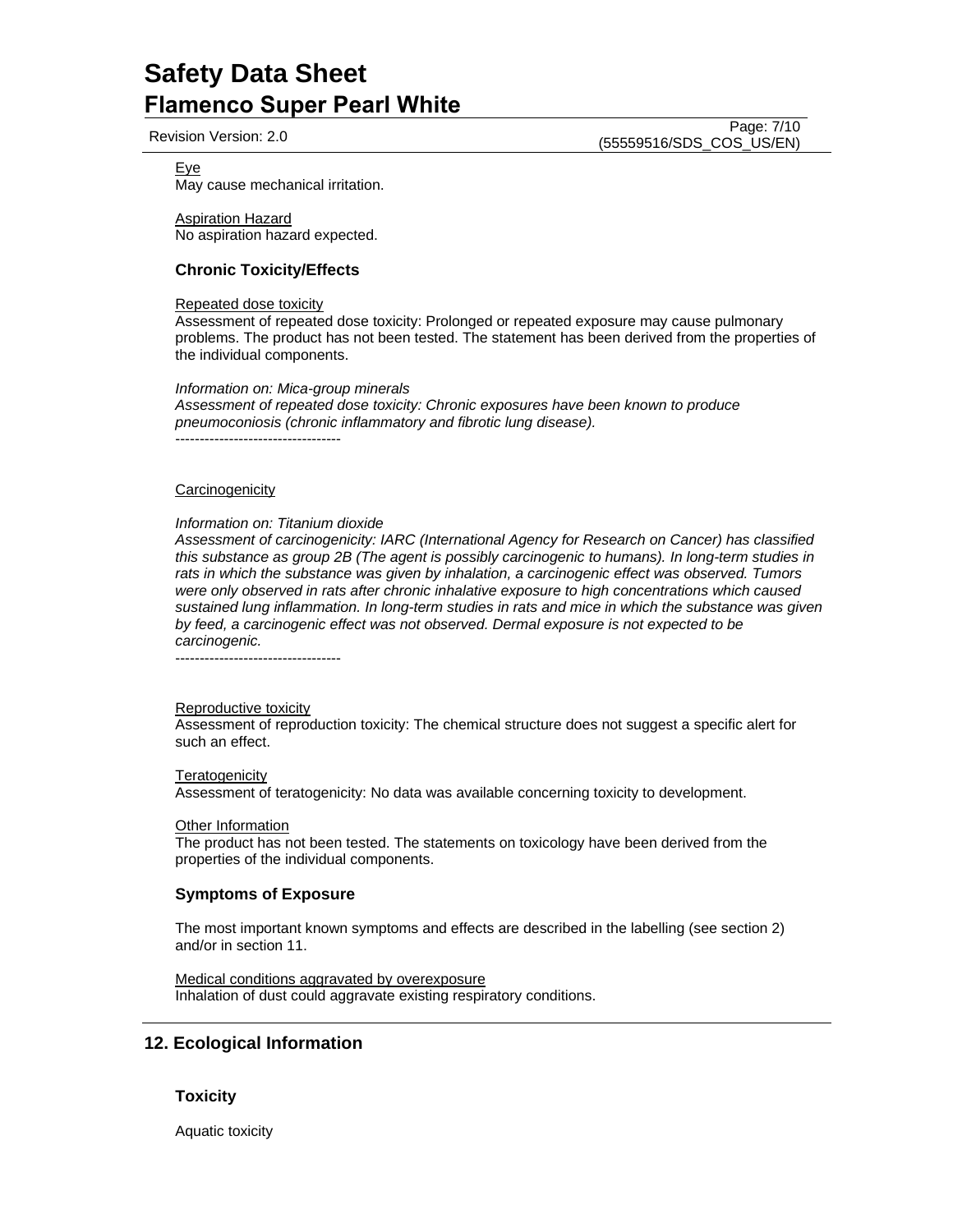Revision Version: 2.0

Page: 8/10 (55559516/SDS\_COS\_US/EN)

Assessment of aquatic toxicity:

At the present state of knowledge, no negative ecological effects are expected.

Toxicity to fish LC50 (96 h) > 100 mg/l, Fish The product has not been tested. The statement has been derived from the properties of the individual components.

# **Microorganisms/Effect on activated sludge**

Toxicity to microorganisms  $EC0: > 100$  mg/l

# **Persistence and degradability**

Assessment biodegradation and elimination (H2O) The colourant is insoluble in water and can thus be separated from water mechanically in suitable effluent treatment plant

# **Additional information**

Other ecotoxicological advice:

The inhibition of the degradation activity of activated sludge is not anticipated when introduced to biological treatment plants in appropriate low concentrations. The product has not been tested. The statement has been derived from the properties of the individual components.

# **13. Disposal considerations**

## **Waste disposal of substance:**

Must be disposed of or incinerated in accordance with local regulations. Dispose of in a licensed facility. Do not discharge into drains/surface waters/groundwater. It is the waste generator's responsibility to determine if a particular waste is hazardous under RCRA. This product does not possess any of the four identifying characteristics of hazardous waste (ignitability, corrosivity, reactivity, or toxicity).

# **Container disposal:**

Uncontaminated packaging can be re-used. Packs that cannot be cleaned should be disposed of in the same manner as the contents.

# **14. Transport Information**

**Land transport** USDOT

Not classified as a dangerous good under transport regulations

**Sea transport**  IMDG

Not classified as a dangerous good under transport regulations

**Air transport**  IATA/ICAO

Not classified as a dangerous good under transport regulations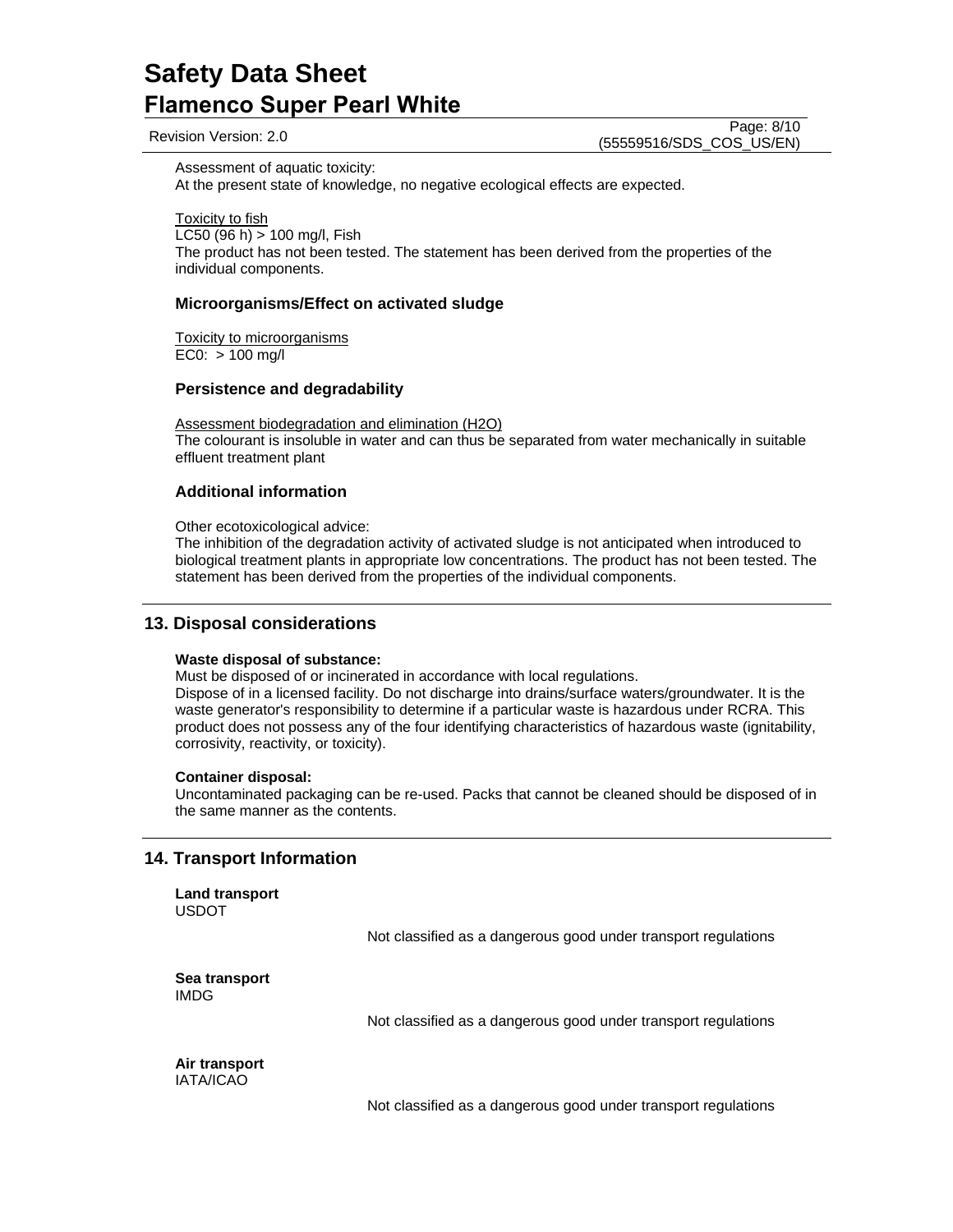Revision Version: 2.0

# **15. Regulatory Information**

## **Federal Regulations**

**Registration status:**  Cosmetic TSCA, US released / exempt

**EPCRA 311/312 (Hazard categories):** Acute;

### **State regulations**

| <b>State RTK</b> | <b>CAS Number</b> | <b>Chemical name</b> |
|------------------|-------------------|----------------------|
| MA, NJ, PA       | 12001-26-2        | Mica-group minerals  |
| MA. NJ. PA-      | 13463-67-7        | Titanium dioxide     |

### **CA Prop. 65:**

WARNING: THIS PRODUCT CONTAINS A CHEMICAL(S) KNOWN TO THE STATE OF CALIFORNIA TO CAUSE CANCER.

**NFPA Hazard codes:**

Health : 1 Fire: 0 Reactivity: 0 Special:

**HMIS III rating**

Health: 1 Flammability: 0 Physical hazard: 0

**16. Other Information**

IMPORTANT: WHILE THE DESCRIPTIONS, DESIGNS, DATA AND INFORMATION CONTAINED HEREIN ARE PRESENTED IN GOOD FAITH AND BELIEVED TO BE ACCURATE , IT IS PROVIDED FOR YOUR GUIDANCE ONLY. BECAUSE MANY FACTORS MAY AFFECT PROCESSING OR APPLICATION/USE, WE RECOMMEND THAT YOU MAKE TESTS TO DETERMINE THE SUITABILITY OF A PRODUCT FOR YOUR PARTICULAR PURPOSE PRIOR TO USE. NO WARRANTIES OF ANY KIND, EITHER EXPRESSED OR IMPLIED, INCLUDING WARRANTIES OF MERCHANTABILITY OR FITNESS FOR A PARTICULAR PURPOSE, ARE MADE REGARDING PRODUCTS DESCRIBED OR DESIGNS, DATA OR INFORMATION SET FORTH, OR THAT THE PRODUCTS, DESIGNS, DATA OR INFORMATION MAY BE USED